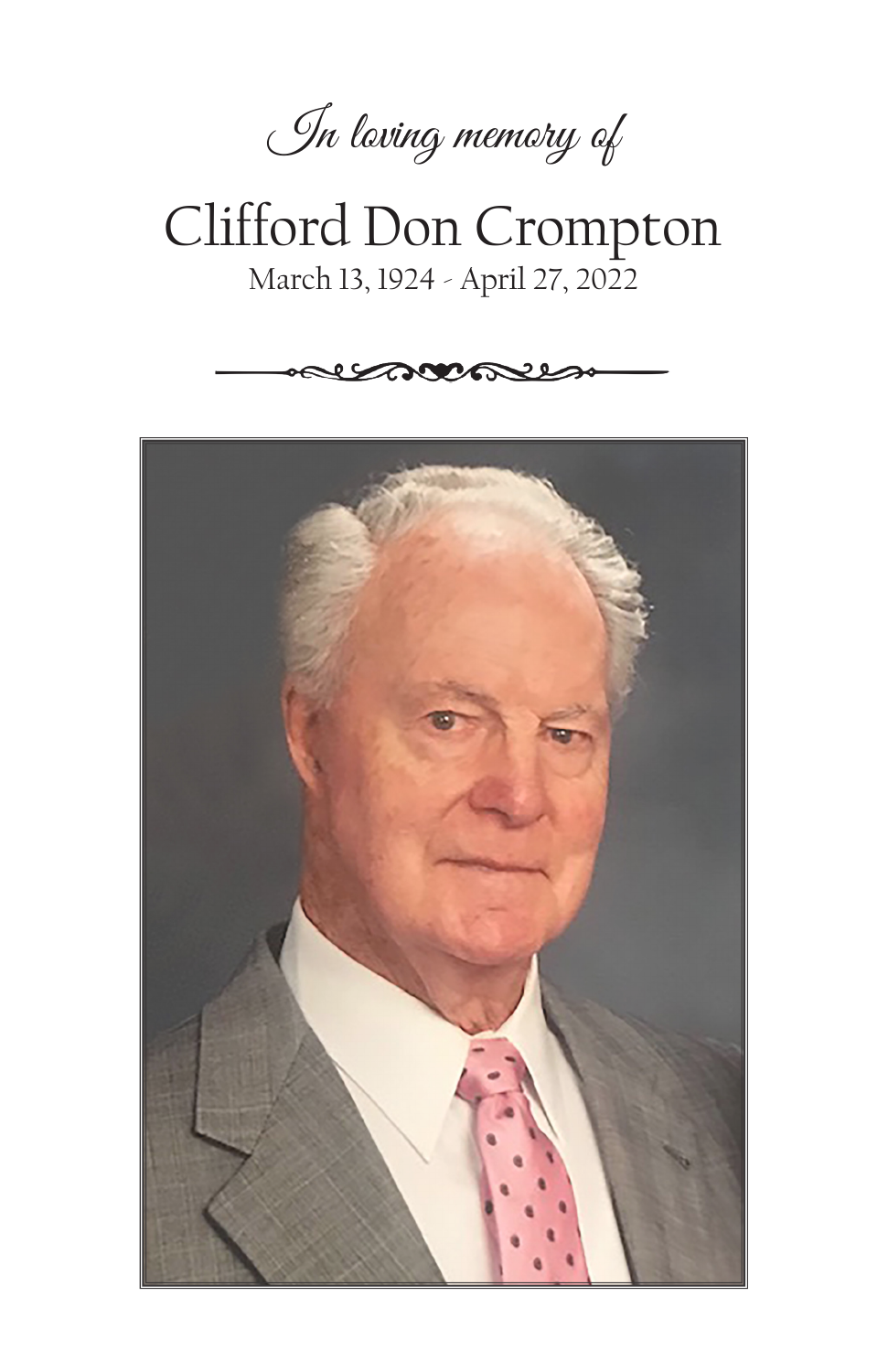In honor & loving remembrance of

Clifford Don Crompton

Born March 13, 1924, Evanston, Wyoming Died April 27, 2022, Orem, Utah Cremation May 4, 2022, Provo, Utah



Pallbearers

Kevin Lynn Crompton Kit Crompton Kelly Crompton Ryan Crompton

Kory Crompton CeeJay Crompton Tyler Crompton

Honorary Pallbearers

Tiffany Crompton Flygare Bree Crompton Melle Kristin Schelin Davis Christa Crompton Smith Angie Crompton Murphy Marci Crompton Hutchinson

Jennifer Jones CJ (Casey) Crompton Shahan Wendy Crompton Michelle Crompton Kandice Crompton Oster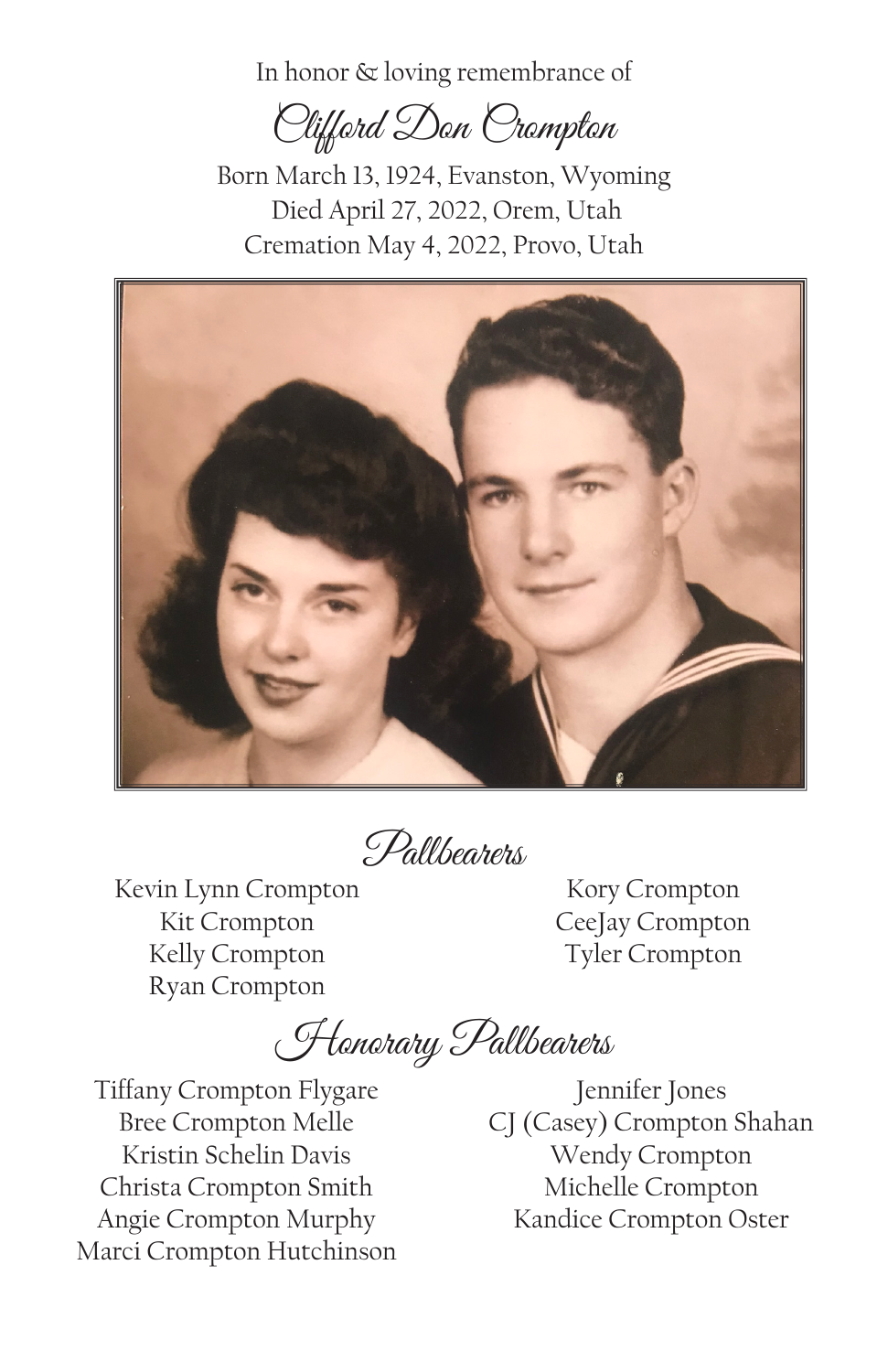Funeral Services

Thursday, May 5, 2022 12:00 p.m. Lakeview 8th Ward, 1600 South 155 West, Orem, Utah



Conducting: Bishop Brent Hirschi Family Prayer: CeeJay Crompton, grandson Prelude/Postlude & Accompanist: Deanne Johnson Chorister: TBA Opening Hymn: #165 "*Abide with Me; 'Tis Eventide*" Invocation: Kirby Crompton, son Obituary Reading & Tribute: Corey Crompton, son Speaker: Kevin Lynn Crompton, son Piano Musical Number: " *Somewhere My Love*" Wendy Crompton, granddaughter Speaker: Daryl Crompton, son Speaker: Kit Crompton, grandson Closing Remarks: Bishop Brent Hirschi Closing Hymn: # 124 "*Be Still My Soul*" Benediction: Priscilla Stutz, family friend *Military Honors Performed by: American Legion Post 72*